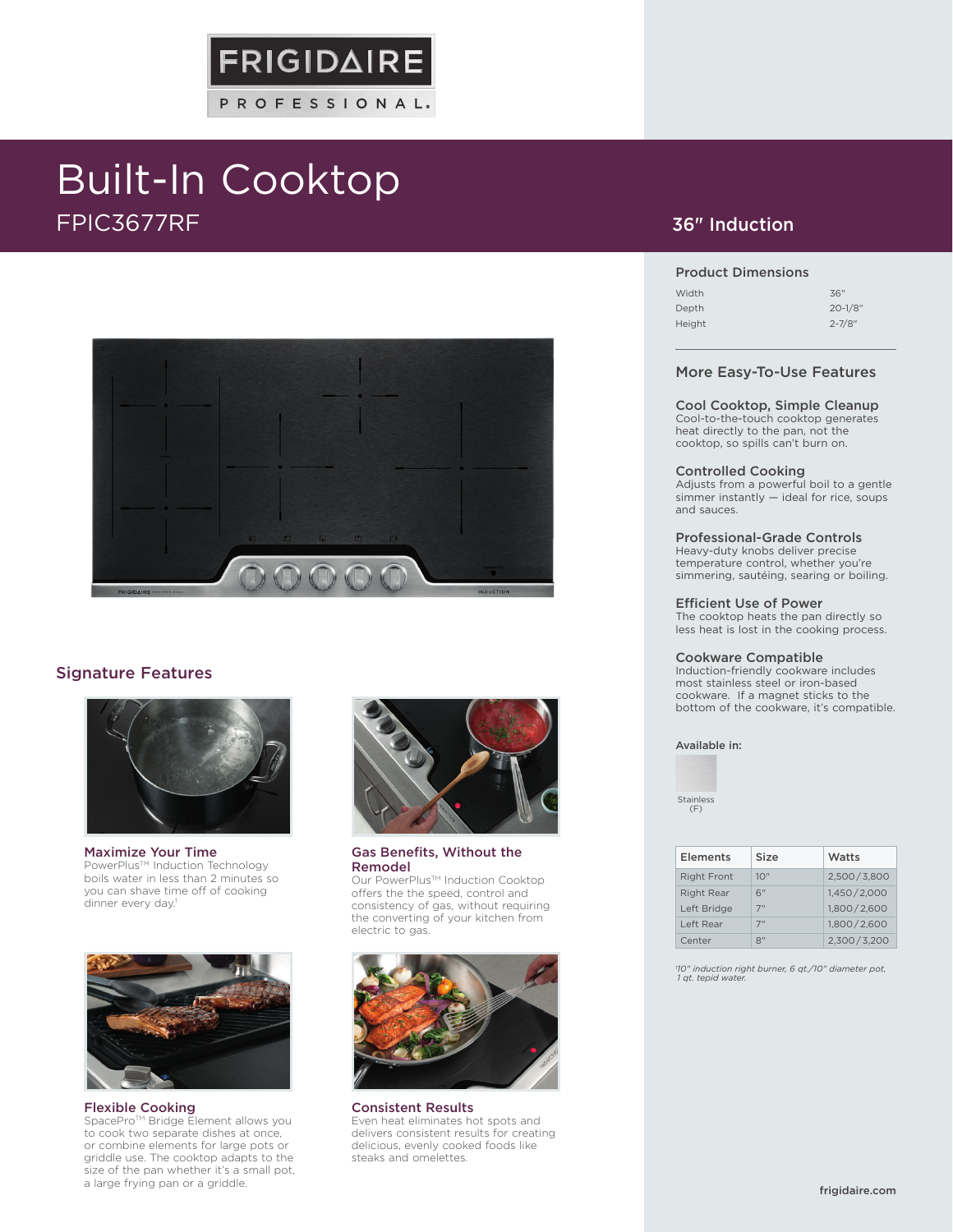# **FRIGIDAIRE**

# PROFESSIONAL.

# Built-In Cooktop

FPIC3677RF 36" Induction

| <b>Features</b>                                                                 |                                  |
|---------------------------------------------------------------------------------|----------------------------------|
| Controls                                                                        | Pro-Select <sup>®</sup> Controls |
| Surface Type                                                                    | <b>Black Ceramic Glass</b>       |
| Right Front Element (Watts)                                                     | $10" - 2,500 / 3,800$            |
| Right Rear Element (Watts)                                                      | $6" - 1.450 / 2.000$             |
| Left Bridge Element (Watts)                                                     | 7" - 1.800 / 2.600               |
| Left Rear Element (Watts)                                                       | 7" - 1.800/2.600                 |
| Center (Watts)                                                                  | $8" - 2.300 / 3.200$             |
| Hot Surface Indicators                                                          | Yes                              |
| Control Location                                                                | Center Front                     |
| Knob Color                                                                      | <b>Stainless</b>                 |
| Knob Type                                                                       | Cast Metal                       |
| Certifications                                                                  |                                  |
| A.D.A. Compliant <sup>1</sup>                                                   | Yes                              |
| <b>Specifications</b>                                                           |                                  |
| Power Supply Connection Location                                                | Right Rear                       |
| <b>Voltage Rating</b>                                                           | 240V /208V / 60Hz                |
| Connected Load<br>(kW Rating) @ 240/208 Volts <sup>2</sup>                      | 12.0 / 10.4                      |
| Amps @ 240/208 Volts                                                            | 50/50                            |
| Minimum Circuit Required (Amps)                                                 | 40                               |
| Approved for Electric Single<br>Wall Oven Combination Installation <sup>3</sup> | Yes                              |
|                                                                                 |                                  |
| Shipping Weight (Approx.)                                                       | 53 Lbs.                          |

'When properly installed, this model is A.D.A.-qualified based on the<br>United States Access Board's A.D.A./A.B.A. Accessibility Guidelines and<br>the Department of Justice's 2010 A.D.A. Standards for Accessible Design. *2Single phase 3- or 4-wire cable, 120 / 240 or 120 / 208 Volt, 60 Hertz AC only electrical supply with ground required on separate circuit fused on both sides of line.*

*3Cooktops are approved for installation above any of our Electric Single Wall Ovens.*



*NOTE: For planning purposes only. Always consult local and national electric codes. Refer to Product Installation Guide for detailed installation instructions on the web at frigidaire.com.*

| Τ<br>I<br>U | Ŵ |
|-------------|---|
|             |   |

| <b>Product Dimensions</b> |             | <b>Cutout Dimensions</b> |                   |
|---------------------------|-------------|--------------------------|-------------------|
| A - Width                 | 36"         | Width $(Min.)/(Max.)$    | 33-7/8" / 34"     |
| B-Depth                   | $20 - 1/8"$ | Depth $(Min.)/(Max.)$    | 19-1/8" / 19-1/4" |
| C-Height                  | $2 - 7/8"$  | Height                   | $3 - 5/8$ "       |

*Granite Countertop Installation Kit available.*

*Accessories information available on the web at frigidaire.com*